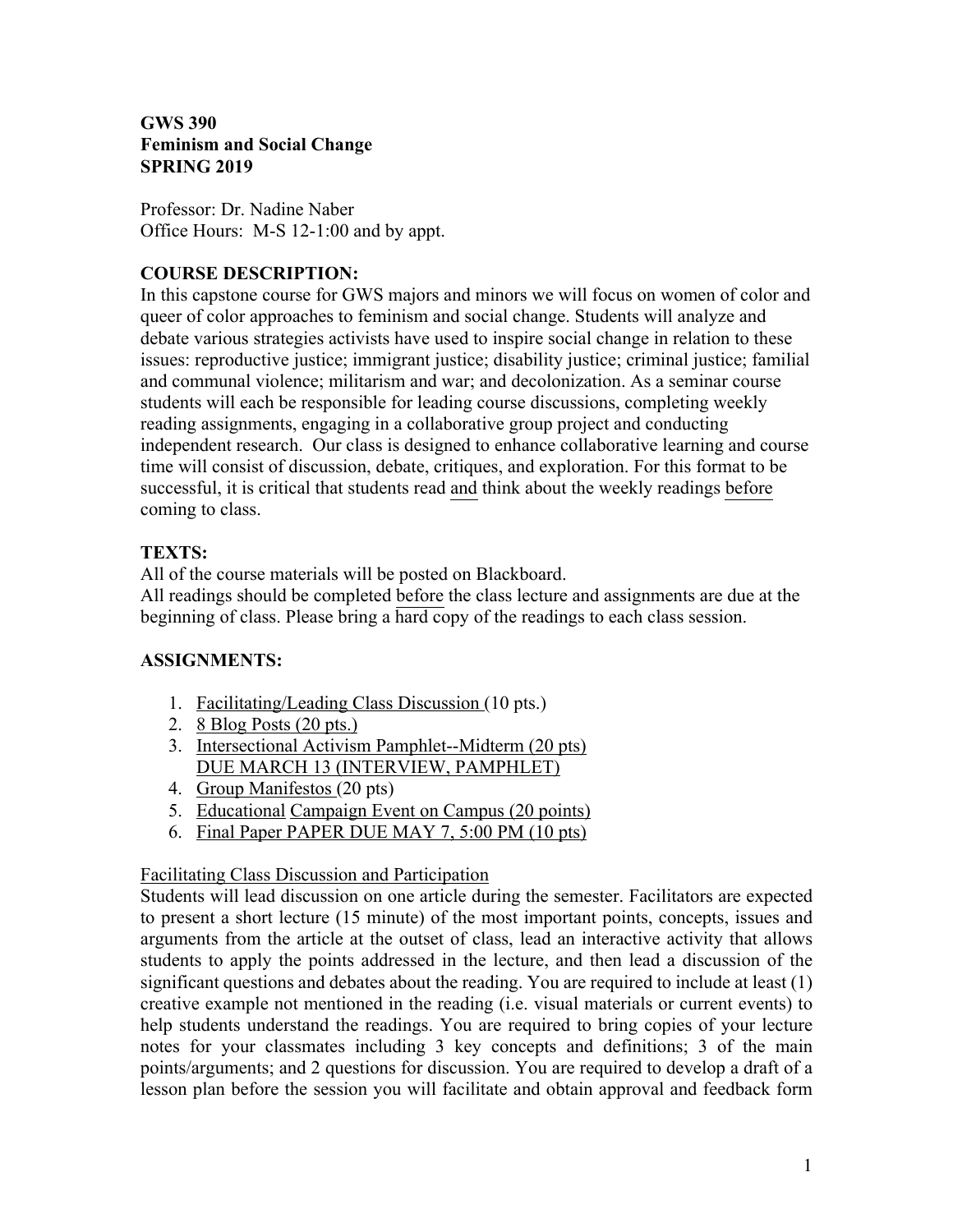the professor. Our main goal is to come out of the session with a solid understanding of the course materials and what it offers for our understanding of feminist social change.

All students are encouraged and expected to contribute to our class learning experience by sharing their thoughts, questions, concerns about and debates with the course material. Our aim is to create a respectful environment conducive to each of us feeling free to share whatever thoughts and responses we each have.

#### Actions that will lower participation grade:

More than 2 unexcused absences, unprepared for class, coming to class late or leaving early. Doing other course work or work during class, napping, texting or being online during class. Each unexecused absence (beyond 2) will result in a reduction of 2 points from your final grade.

#### Blog Posts:

You are expected to write 8 (1) page blog posts over the course of the semester in response to the assigned readings. Please see the blog post assignment in BB.

See Campaign assignment document for information on the campaign materials, event, and final paper.

#### **COURSE POLICIES**

**Agreements**: Don't be late or fall asleep in class. If you do, it will be reflected in your participation grade. All cell phones and pagers must be turned off during class at all times.

**Course Drop**: You may drop courses without penalty during the first ten days of the semester (through Friday of week 2).

**Late work**: No late work will be accepted.

**Missed Materials**: Visual material (films, slides, etc.) shown during lecture will not be placed on reserve.

**Plagiarism**: Plagiarism is representing someone else's work as your own. This includes "cheating" by handing in another student's paper or part of someone else's work, and using the words and/or ideas from a publication without providing appropriate citations. For help with citations, or if you are still unclear about what constitutes plagiarism, refer to a research handbook, or visit my office hours.

**Religious Holidays:** Students must notify their instructor within the first ten days of the semester of the specific dates on which they are requesting an absence for religious observances. A list of the holidays and information on this topic is posted at: http://www.interfaithcalendar.org/calendardefinitions.htm

.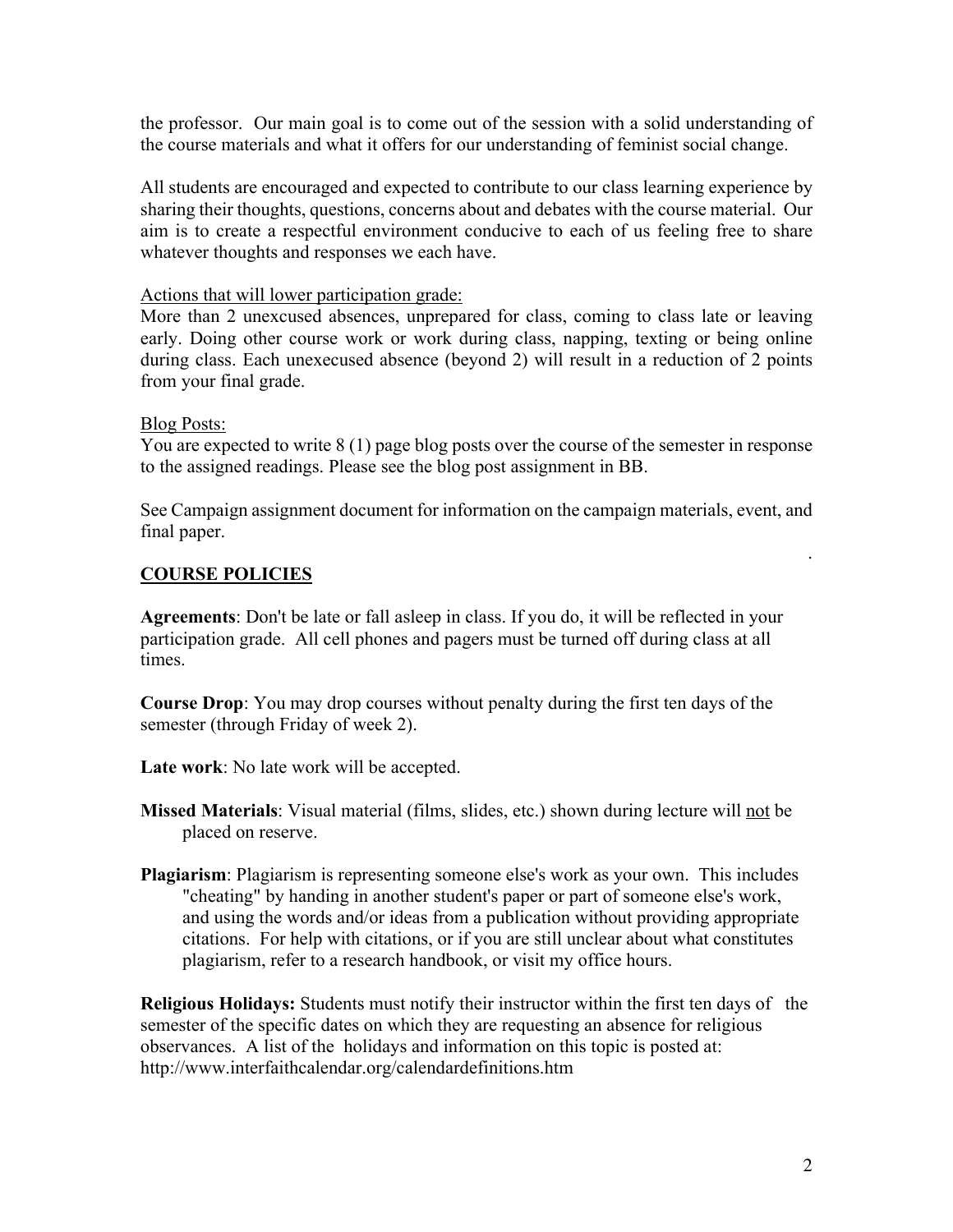**Students with Disabilities**: If you require accommodations for access and participation in this course you must be registered with the Office of Disability Services (ODS).

Please contact ODS at 312/413-2103 (voice) or 312/413-0123 (TTY).

#### **Your concerns: Please feel free to come talk with me outside of the class if you have any additional issues or concerns.**

# **CLASS SCHEDULE**

### **WEEK ONE: Introduction to the Course and each other**

### **01/14**

• Course philosophy, introductions, syllabus, community-based guidelines

**01/16** 

- Begin Class Project
- Blackwell, Maylei. "Triple Jeopardy" (The emergence of "intersectionality" out of 1960's and 70's social movements)
- Gosse, V. (2005) Third World Women's Alliance. In: The Movements of the New Left, 1950-1975. The Bedford Series in History and Culture. Palgrave Macmillan, New York

#### **WEEK TWO: Histories of Women and Queer of Color Feminism: Triple Jeopardy and the Third World Women's Alliance 01/21- Martin Luther King Day (No Class)**

**01/23** Burnham, Linda. "The Wellspring of Black Feminist Theory."

### **WEEK THREE: Rethinking Anti-Violence Strategies**

**01/28** 

- Introduction, *Color of Violence.*
- Sudbury, Julia. Re-thinking Anti-Violence Strategies: Lessons from the Black Women's Movement in Britain. In *Color of Violence.*
- Richie, Beth. Selections from *Arrested Justice.*

**01/30** 

- Rojas, Paula. "Are the Cops in our Hearts and in our Heads"
- Ritchie Andrea. "Forward and Intro" to Invisible no More.

#### **WEEK FOUR: Police and Policing of Race, Gender and Sexuality 02/04**

• Ritchie, Andrea. Objections! Treatment of Queers in Criminal Court

### **02/06**

- Ritchie, Andrea. Caging Deviance: Prisons as Queer Spaces
- Ritchie, Andrea. Policing Gender Lines,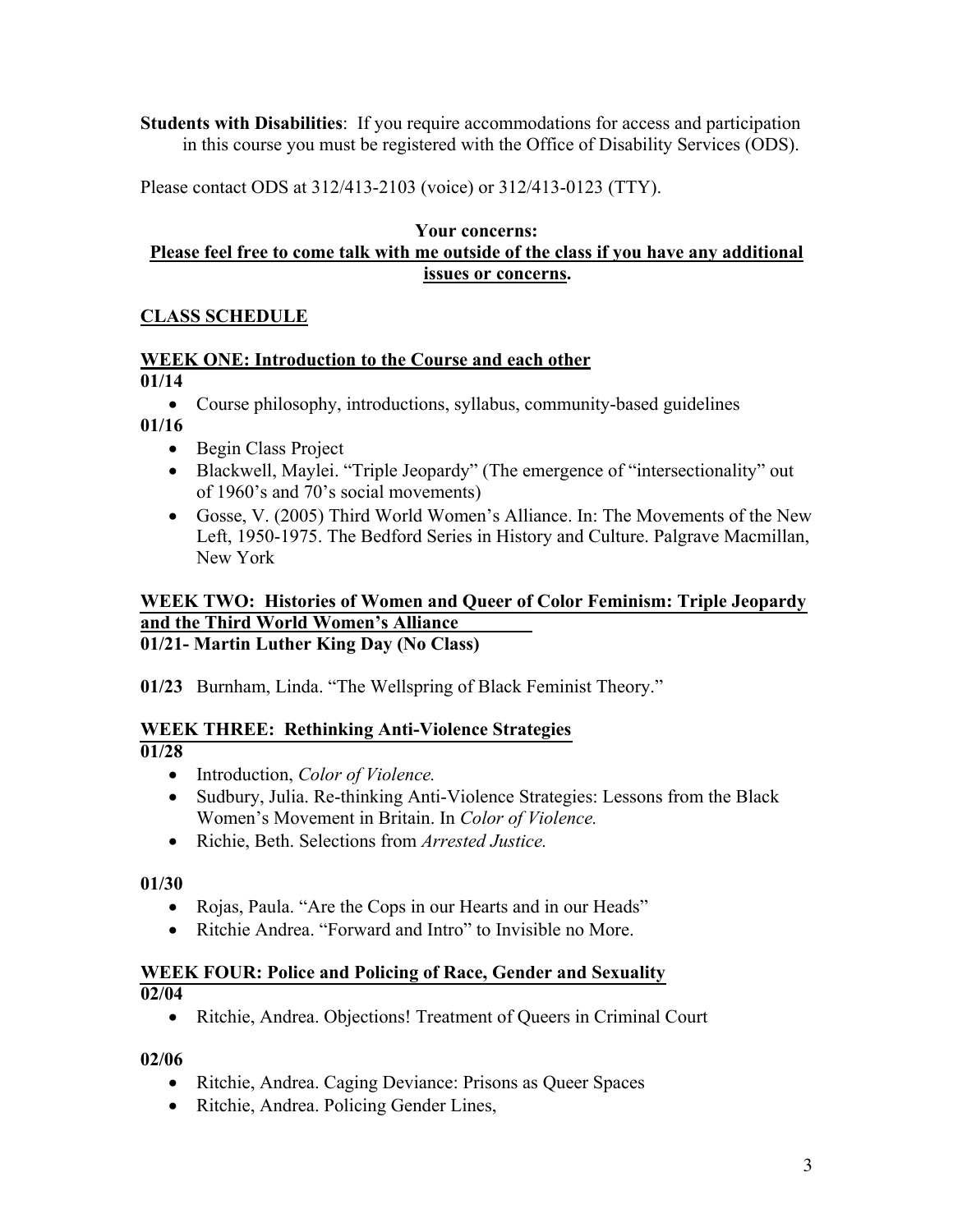# **WEEK FIVE: Resisting Police Violence and Abolition**

 $\sqrt{02/11}$ 

- Sistas Makin' Moves: Collective Leadership for Personal Transformation and Social Justice. In *The Color of Violence*
- On Our Own Terms. In *Revolution*
- INCITE! and Critical Resistance Materials [3 BB documents]

# **02/13**

- Transformative Justice
- Ritchie. Andrea. Chapter 6 and Chapter 7 in *Invisible No More.*

#### **WEEK SIX: Class Project Workshop 02/18, 02/20**

# **WEEK SEVEN: Reproductive Justice**

**02/25** 

• Selections. *Undivided Rights.*

### **02/27**

• Selections. *Reproductive Injustice.*

# **WEEK EIGHT: Health Justice and Self-Care**

**03/04** 

- Erevelles, Nirmalla, "Disability in the New World Order," in *The Color of Violence*
- Skin, Tooth and Bone! A Disability Justice Primer" from Patty Berne and the whole pioneering crew at Sins Invalid.
- Aisha Harris, "A History of Self-Care" http://www.slate.com/articles/arts/culturebox/2017/04/the\_history\_of\_self\_care.ht ml
- Sara Ahmed, "Self-Care as Warfare" https://feministkilljoys.com/2014/08/25/selfcare-as-warfare/
- Audre Lorde, "A Litany for Survival"
- Ross et. al, "The 'Sistersong Collective': Women of Color, Reproductive Health and Human Rights"

**03/06** 

# **WEEK NINE: Decolonization: United States**

**MIDTERM IS DUE 03/11**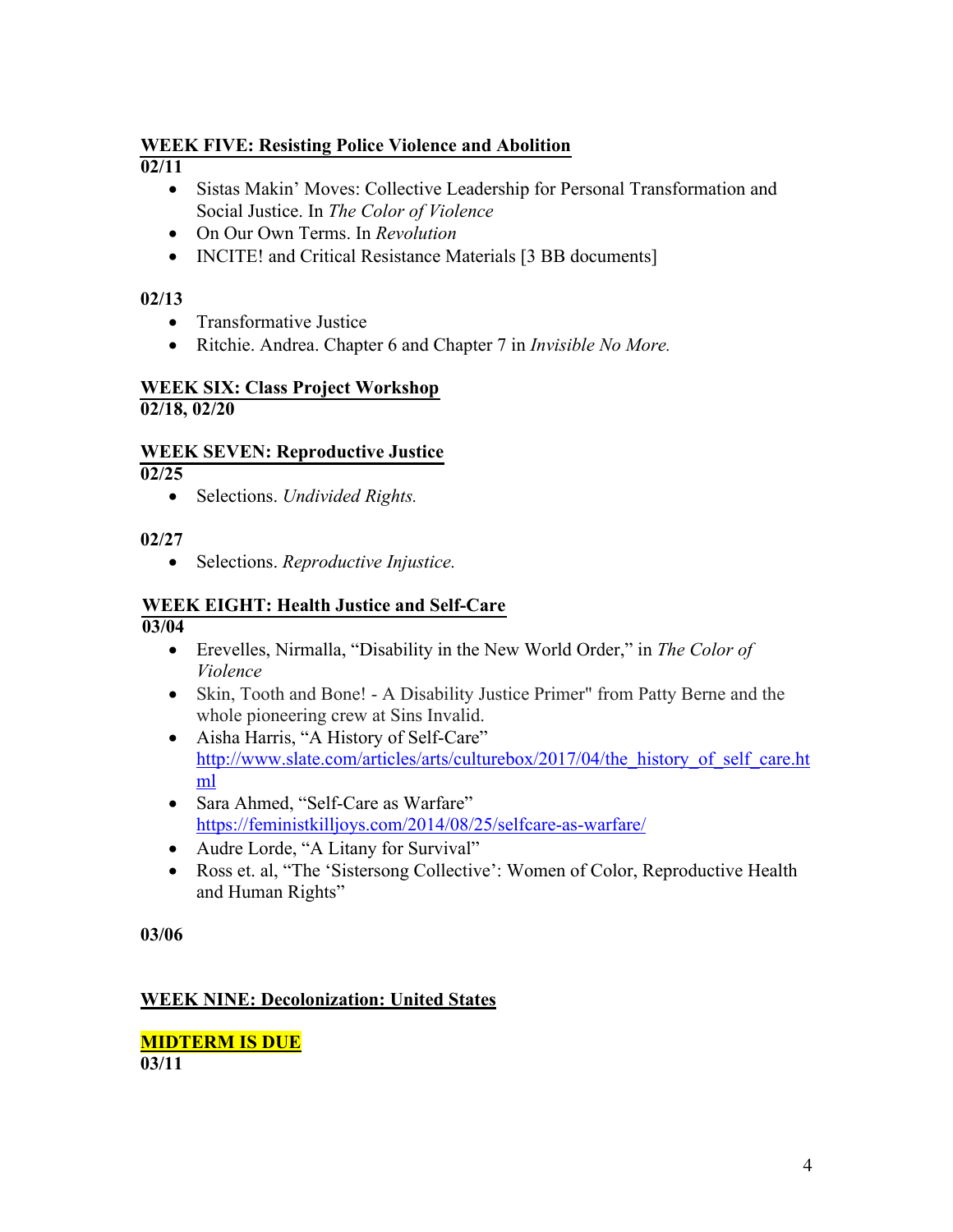• Deer, Sarah. "Federal Indian Law and Violent Crime: Native Women and Children at the Mercy of the State." In *The Color of Violence* [See 1/30 BB reading]

**03/13** 

- Robertson, "Law and Order of Violence against Native Women."
- Native Women Status Report.

#### **WEEK TEN: Decolonization: Palestine-Israel**

#### **03/18**

• AWSA. The Forgotten'ism

#### **03/20**

• Kuttab and Johnson. "Where Have all the Women and Men Gone?"

### **SPRING BREAK (03/25-03/29)**

#### **WEEK ELEVEN: Inner Communal Violence and Accountability 04/01**

- Simmons, Aishah, "The War against Black Women, and the Making of NO! In the Color of Violence
- CARA
- "I am Because We Are" In *Revolution Starts at Home*

#### **04/03**

- "Healthy Relationships" In *The Revolution Starts at Home*
- "Reclaiming Queer and Trans Safety" In *The Revolution Starts at Home*
- "Community Accountability" In *The Revolution Starts at Home*

### **WEEK TWELVE, Class Project Workshop**

**04/08** Continue Palestine

**04/10** 

#### **WEEK THIRTEEN: Immigrant Justice 04/15**

- - Falcon, Sylvanna**.** National Security and the Violation of Women. In *The Color of Violence.*
	- Fregoso, Rosa Linda. "The Complexities of Feminicide" on the Border. In *The Color of Violence.*
	- Salcido & Adelman reading on BB
	- Film: http://www.nodigasfilm.com/about/